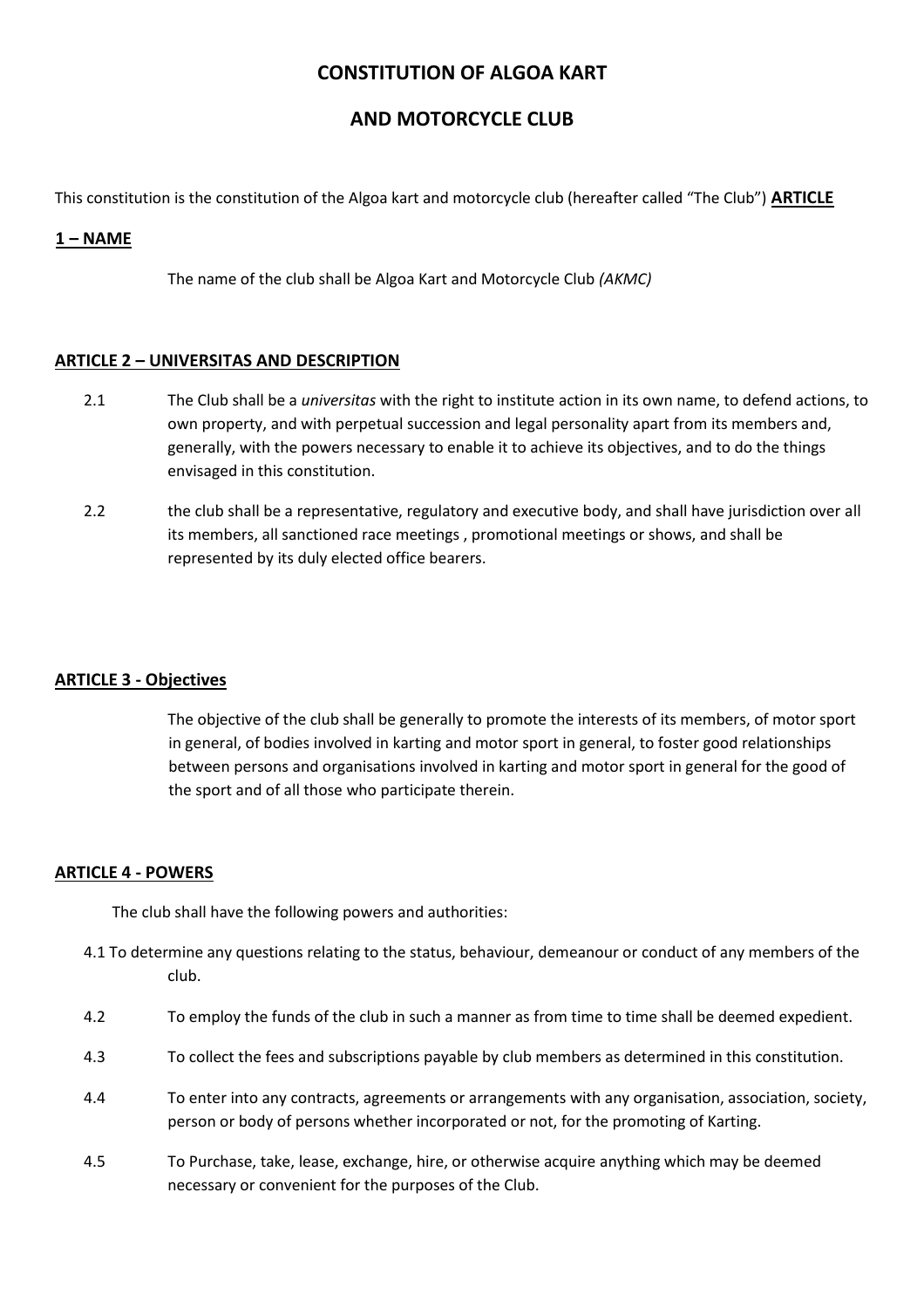- 4.6 To open and operate Banking accounts, and to invest any monies of the club not immediately required for any of its objectives, in such a manner as it may from time to time determine.
- 4.7 To produce and publish such literature as may promote the objectives of the club.
- 4.8 To receive and accept donations, subscriptions and endowments or money, or any other form of property.
- 4.9 To borrow or raise money with or without interest for the purposed of carrying on and exercising any of the objectives or powers of the club.
- 4.10 To do all such acts and things as are or may be incidental or conducive to the attainment or furtherance of any of the objectives or the exercise of any of the powers of the club.

### **ARTICLE 5 – MEMBERSHIP AND ASSOCIATION**

- 5.1 Subject thereto that, without giving reasons for its decision in this regard the executive will be entitled to refuse membership of the club to any person, any person will be eligible for membership of the club.
- 5.2 The Executive shall have the power to determine the procedure to be followed by applicants for membership of the club.
- 5.3 The club shall issue individual membership cards, and shall keep a record of all cards issued.
- 5.4 The Club may, at any Annual General Meeting or a special General Meeting appoint the following honorary members:
	- 5.4.1 An Honorary Patron of the Club for such period as it deems fit; and
	- 5.4.2 A Life Member

Subject thereto that an honorary patron shall have no voting privileges, whilst an honorary life member may be granted such privileges as the club may from time to time determine.

#### **ARTICLE 6 - CONTROL OF THE CLUB**

Save as expressly provided in this constitution, the management and control of the Club shall be vested in its Executive. The Chairman shall be the Chief Executive Officer of the Club and shall be charged with enforcement of its constitution, rules and regulations. The Chairman will deal with all matters of an administrative nature pertaining to his office. The executive shall require the Chairman to carry out and enforce all of the mandates of the Club within the limits established by this constitution and its rules and regulations. The executive shall recommend any policy and regulation changes not fully covered in the constitution, rules and regulations. The executive shall be responsible for the financial management of the Club.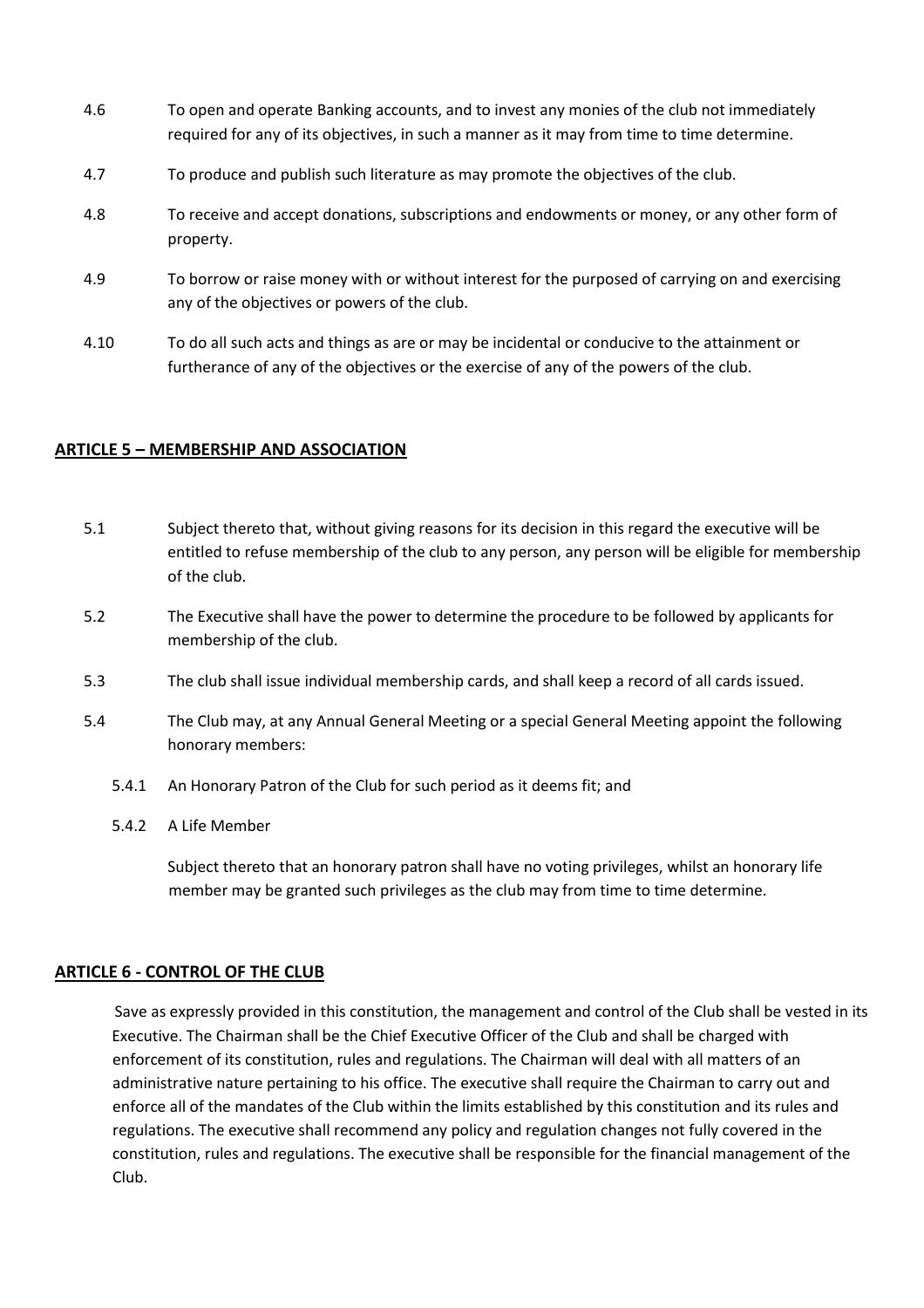# **ARTICLE 7 – OFFICE BEARERS**

- 7.1 The officers of the Club shall be the following:
	- 7.1.1 Chairman

The Chairman will be elected at the Annual General Meeting. To be eligible for the nomination, the nominee must have been a member of A.K.M.C for the 12 Months preceding the date of the AGM.

- 7.1.2 A Vice-Chairman
- 7.1.3 A Treasurer
- 7.1.4 A Secretary
- 7.1.5 A member responsible for Public Relations & Marketing
- 7.1.6 A Class Representative for each class
- 7.1.7 A Maximum of 5 Executive committee members, apart from those referred to above.
- 7.2 The above mentioned office bearers will be elected at the annually Annual General Meeting subject thereto that, should a vacancy with regard to any office occur during the course of any Club year, the Executive will be entitled to co-opt a member of the club to fill that vacancy pending the official filling thereof at the forthcoming AGM.
- 7.3 Written nominations for office bearers of the Club, which must be seconded, are to reach the secretary by no later than 21 days prior to the date determined for the AGM.
- 7.4 On any issue only paid-up Club members over the age of 16 Years will be entitled to vote, and voting by proxy ill not be allowed.

# **ARTICLE 8 – DUTIES AND POWERS OF THE EXECUTIVE**

- 8.1 The Executive shall carry out and enforce all the objectives of the club, and direct the transactions of its business in a manner which shall be consistent with the current and established policies and rules of the club.
- 8.2 The Executive shall have the power to hear and determine all protests arising from, or as a result of this constitution, or with regard to any rules or regulations promulgated pursuant hereto.
- 8.3 The executive shall be entitled, from time to time, to determine such rules and regulations for the conduct of the Club's affairs as it may deem appropriate.

# **ARTICLE 9 – DUTIES OF THE CHAIRMAN**

9.1 The Chairman shall be responsible to the club in all matters, including matters of policy and procedures, and shall make a full report on its activities to the Executive at each meeting.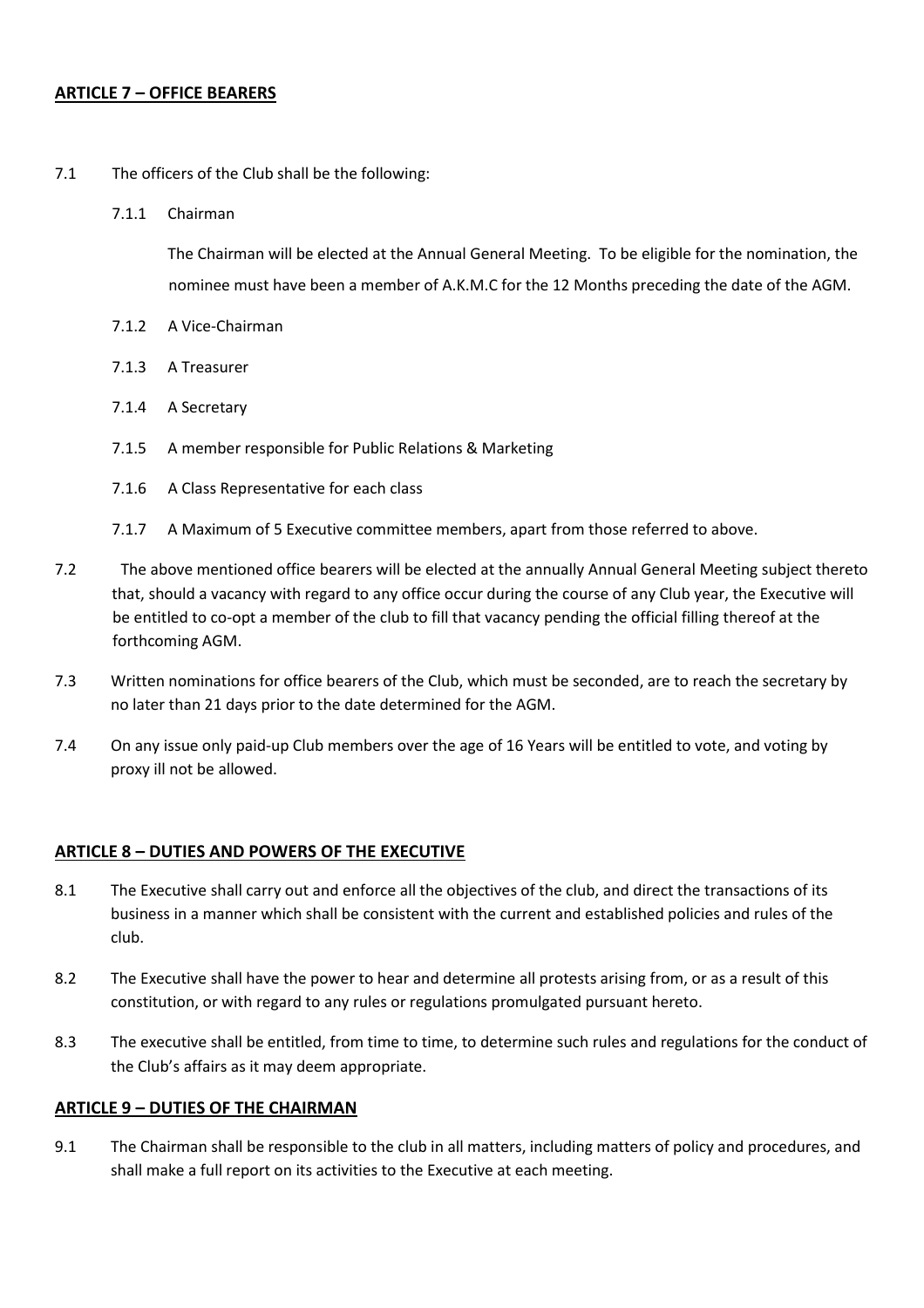- 9.2 The Chairman shall preside at all meetings of the club. He shall be the chief executive officer of the Club and shall enforce all the provisions, objectives and powers hereof. He shall perform such duties as to pertain to his office and meetings of the club.
- 9.3 In the event of the Chairman's position becoming vacant, the Vice-Chairman will be acting Chairman. To appoint a new Chairman, the acting Chairman must call a Special General Meeting within two (2) months of the vacancy occurring.

# **ARTICLE 10 - COMMITTEES**

The Chairman may delegate any of his powers (with the exception of any power which is expressly reserved to him,) to such committees as he may deem expedient. Such committees are to be formed in such a manner and for such a period as the Chairman may from time to time determine.

# **ARTICLE 11 – MEETINGS**

- 11.1 The Annual General Meeting of the club shall be held before 28 February of each year
- 11.2 Other ordinary General Meetings of the club may be held at such intervals, at such places and on such dates as the Executive may from time to time determine.
- 11.3 A Special General Meeting may be convened by the executive at any time determined by it and, in addition, shall be convened should five (5) or more paid-up members of the Club determine that such a meeting is to be held. Such determination shall be in writing, and shall be delivered to the Chairman at least ten (10) days prior to the date of the meeting and shall briefly set forth the business to be transacted thereat.
- 11.4 At least twenty one (21) days prior to the date upon which an AGM or General Meeting is to be held, notice thereof, in writing, shall be handed or posted to each member. Such notice shall state the date, time and place of the meeting, and shall briefly set forth the business to be transacted thereat.
- 11.5 A quorum for a General Meeting or Special General Meeting shall be at least 20% of the paid-up members of the club at the time, plus 1 member. In the event that there is no quorum, the meeting will be adjourned and re-convened within 21 days. In this event, the Chairman shall procure that notice of the postponed date, time and venue of the meeting is given forthwith and within no later than five (5) days after the date of the adjourned meeting.
- 11.6 A meeting of the full executive will be held on the first Wednesday of every month or upon such day as to be decided upon by the executive.
- 11.7 If a member of the executive is absent from two consecutive meetings without apology having been tendered to the Chairman, which apology is acceptable to him, the Chairman may request such member to resign and, failing his resignation, and subject thereto that the remaining members of the executive resolve, by simple majority, that he shall be expelled from his position, he shall so be expelled.
- 11.8 Minutes will be taken at all meetings.
- 11.9 In the event of a deadlock, the Chairman shall have the casting vote in addition to his deliberative vote.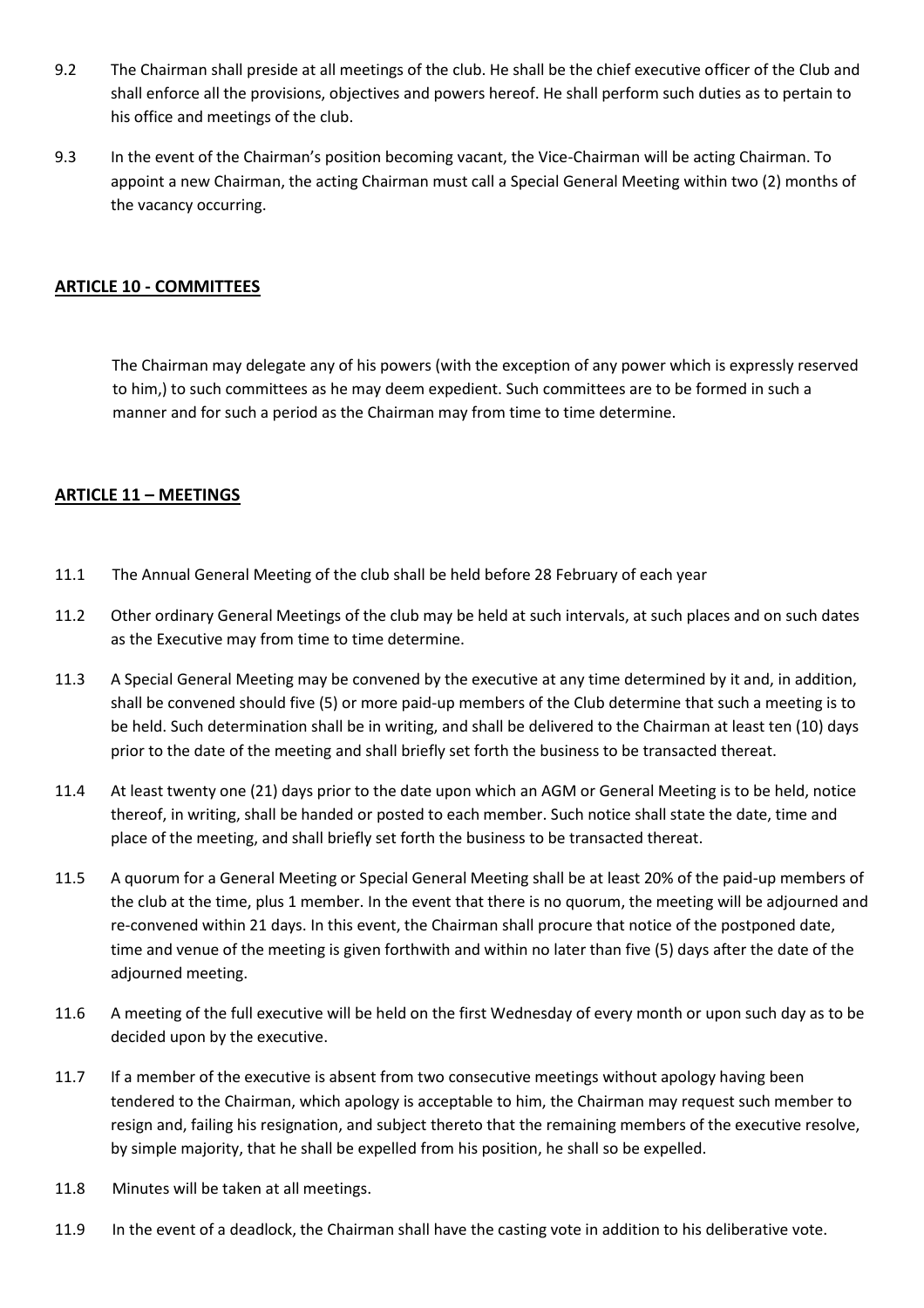# **ARTICLE 12 – AMENDMENTS TO THE CONSTITUTION**

This constitution may be amended pursuant to a resolution so resolving being adopted at a meeting of the club convened for that purpose, subject to the following:-

- 12.1 Notice of the meeting, in which notice the details of the proposed amendment and of the reasons why such amendment is being proposed, shall be given, as referred to above, by no later than 21 days prior to the date given for the meeting.
- 12.2 For the purpose of the amendment of this constitution a quorum shall constitute 40% of the paid up members of the club, plus 1.
- 12.3 The envisaged amendment shall be effected if two thirds of the persons present at the meeting, and entitled to vote thereat, vote in favour of the amendment.

# **ARTICLE 13 - DISSOLUTION**

The Club shall not be dissolved except at a General Meeting of the Club specially convened for that purpose. Notice of the meeting and that it is to be help for the purposes of resolving to dissolve the club, shall be given as envisaged above, at least 21 days prior to the date upon which the meeting is to be held.

Upon the dissolution of the Club, all its debts shall be paid, and the remaining assets thereof shall be distributed in such a manner that the executive shall determine.

# **ARTICLE 14 – INDEMNITY OF OFFICIALS**

The Club hereby indemnifies the members of the Executive and holds them harmless in respect of any claim which may be brought against them, howsoever arising, by any person, whether natural or juristic, in respect of anything done by them, or left undone, whilst they are acting in the course and scope of their duties and capacities as Executives of the club. This indemnity will not apply in circumstances in which the member concerned is found to have been dishonest or guilty of Gross negligence or to have acted, or to have failed to act, with intent.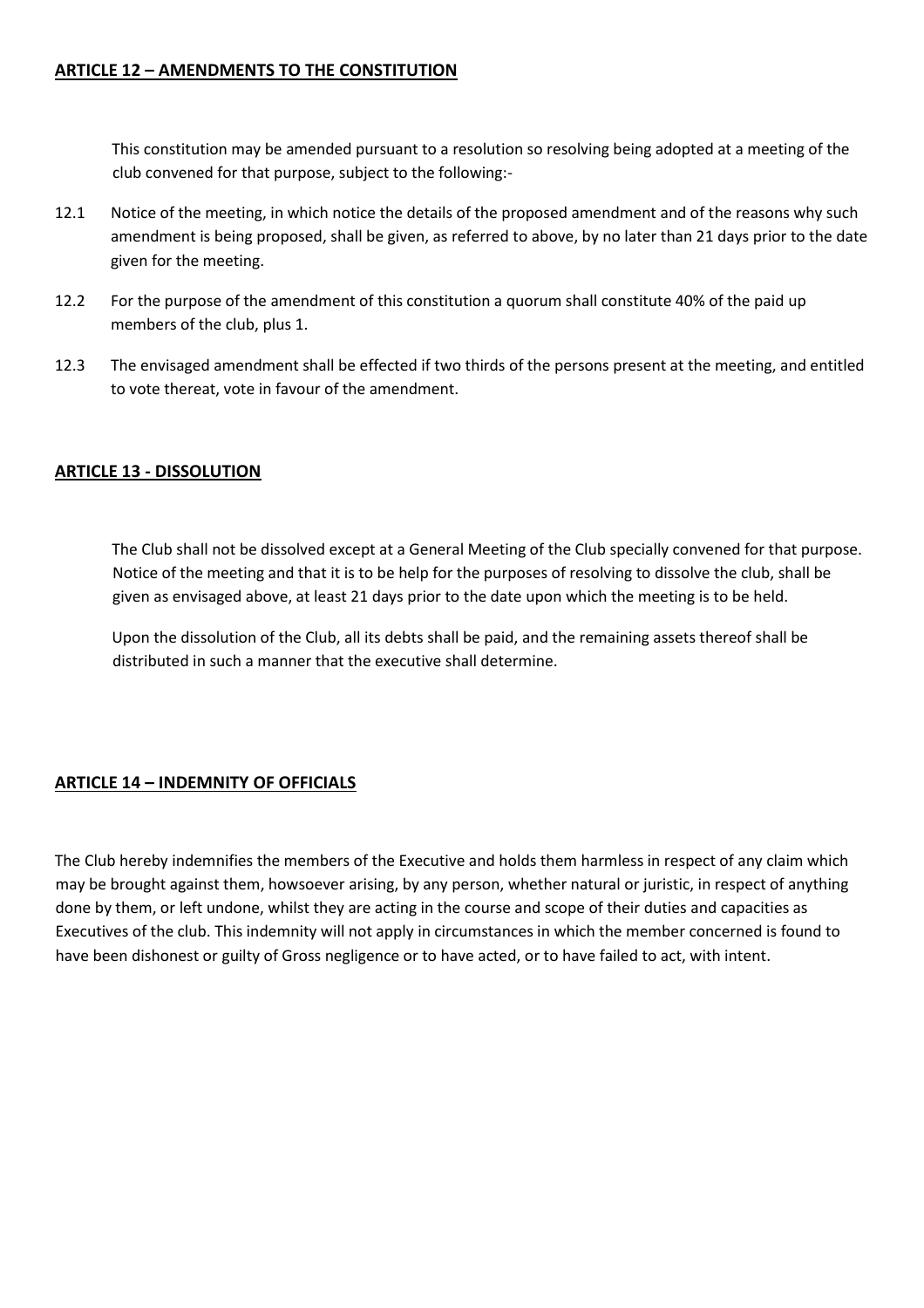# **ARTICLE 15 – CLUB MEMBERSHIP**

- 15.1 prospective members shall apply for membership on the strength of an application form the content of which will be determined by the Club. Such application will not be considered unless it is accompanied by payment of the affiliation fee and subscription fee as determined by the Club, such subscriptions fee to be determined on a *pro-rata* Basis as from the date of submission of the application for membership.
- 15.2 Should an application for membership be accepted, the membership shall be subject to a sixty (60) day probation period, at the end of which the Executive may, in its sole discretion, and without having to give a reason for the such decision, elect not to ratify the probational membership, alternatively to ratify it and to render the relevant applicant a full member of the Club. In the event of non-ratification of the probationary membership, all amounts paid by the probationary member will be refunded to him or her, subject thereto that he or she will remain liable for his or her subscription, on a *pro-rata b*asis, calculated as from the date of the acceptance of his or her membership, and until the date upon which it is resolved not to ratify the probational membership.
- 15.3 Upon the termination of the membership of any member his or her membership card shall be returned to the Club.

# **ARTICLE 16 – FINANCE**

- 16.1 The financial year of the club shall run from the  $1<sup>st</sup>$  January in any year to  $31<sup>st</sup>$  December of the same year.
- 16.2 The committee shall procure that proper books of account in respect of the clubs financial affairs are maintained, and that annual financial statements in respect thereof are prepared according to usually accepted accounting practice.
- 16.3 The Clubs books of account and its financial statements in respect of the year immediately preceding the date upon which any AGM is held, shall be available for inspection by the members at that meeting and, otherwise, within seven (7) days of the Chairman having received a written request from any member for access to those documents for the purpose of inspecting them.

# **ARTICLE 17 - DISCIPLINARY PROCEEDINGS**

17.1 Disciplinary proceedings against any member shall, if the executive, in its sole discretion, which shall not be subject to challenge, determines that the relevant complaint merits the institution of such proceedings, be instituted upon the Club being provided with a written statement of any complaint with regard to any other member, or in the event the Executive shall determine that such proceedings shall be instituted.

- 17.2 At least fourteen (14) days prior to the date of the meeting, the Chairman shall give notice to the affected member of:-
	- 17.2.1 The date, time and venue of the meeting;
	- 17.2.2 The nature of the charges to be preferred;
	- 17.2.3 The identity, if applicable, of the complainant.
- 17.3 The disciplinary hearing shall be chaired by the Chairman (unless he is to be a witness, either for the club or for the member concerned)in which event the meeting may be chaired by any member of the Executive nominated for that purpose by the Chairman of the Club.